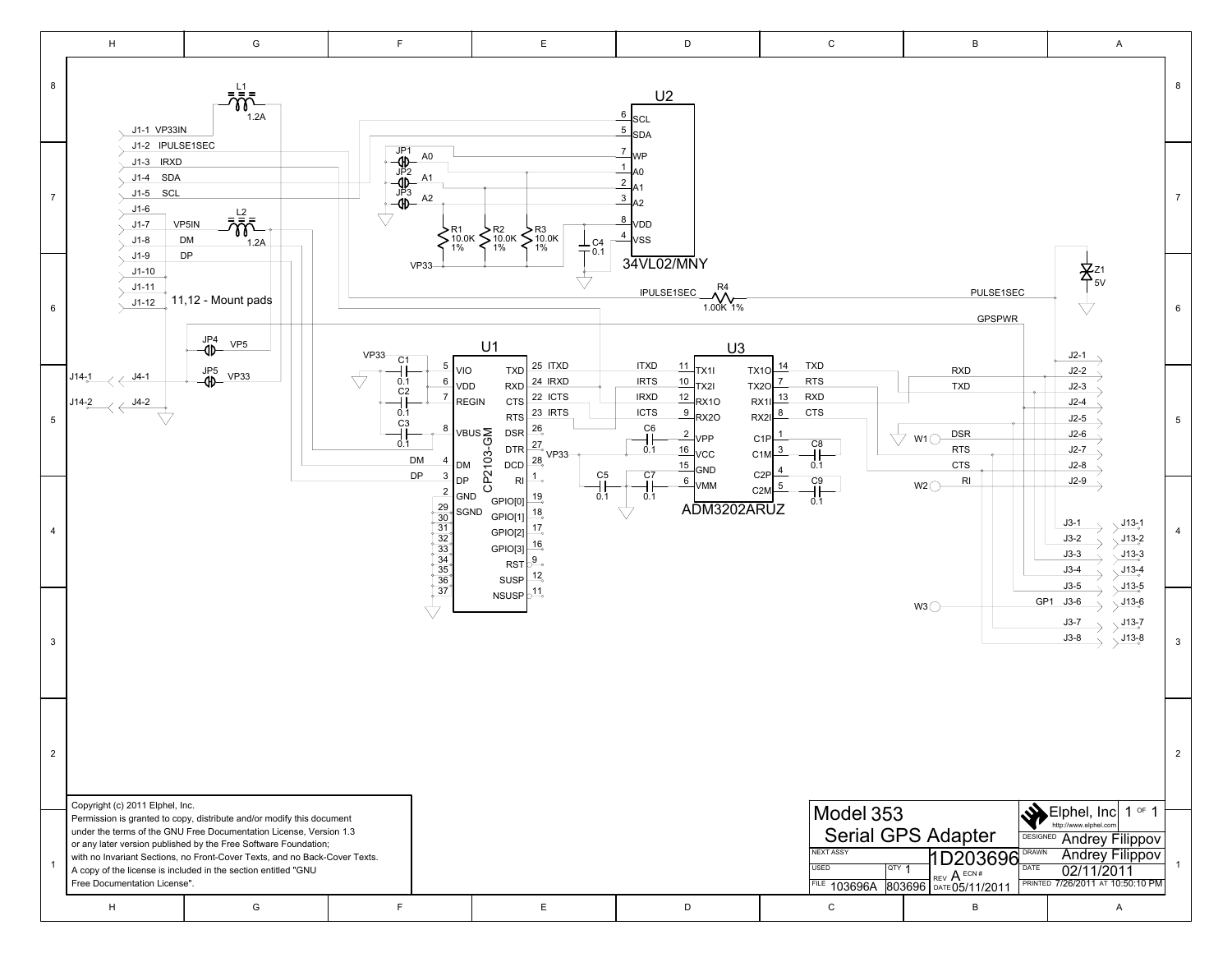## **Model 353**

|                            |                    |                                        |                        |                              |             | <b>SUB-ASSEMBLY</b>                                           |                      |                    |               |                  |                               |                   |              |                          |
|----------------------------|--------------------|----------------------------------------|------------------------|------------------------------|-------------|---------------------------------------------------------------|----------------------|--------------------|---------------|------------------|-------------------------------|-------------------|--------------|--------------------------|
|                            |                    |                                        |                        |                              |             |                                                               |                      |                    |               |                  |                               |                   |              |                          |
|                            |                    |                                        |                        |                              |             |                                                               |                      |                    |               |                  |                               |                   |              |                          |
|                            | <b>USAGE</b>       | #                                      |                        | NO.                          |             | 4A203696                                                      | <b>RELEASE DATE</b>  | 07/26/11           | P/L           | REV.             | REV.                          | Units to          | Total        | Cost per                 |
|                            |                    |                                        |                        |                              |             |                                                               |                      |                    | <b>DATE</b>   | <b>LTR</b>       | <b>DATE</b>                   | Build             | Cost         | Unit                     |
|                            | 353                | $\mathbf{1}$                           |                        | <b>TITLE</b>                 |             | <b>Model 353 Serial GPS Adapter</b>                           |                      |                    | -------       | ---------        | --------                      | $- - - - - - -$   |              | --------                 |
|                            |                    |                                        |                        |                              |             | PCB Assembly 803696                                           | JOB#                 | N/A                | 2/11/2011     | $\mathbf{A}$     | 5/11/2011                     | -1                | \$22.40      | \$22.40                  |
|                            |                    |                                        |                        |                              |             |                                                               |                      |                    |               |                  |                               |                   |              |                          |
|                            |                    |                                        |                        | #TO MFGR                     |             |                                                               | <b>WORK ORDER#</b>   | N/A                |               |                  |                               |                   |              |                          |
|                            |                    |                                        |                        |                              |             |                                                               |                      |                    |               |                  |                               |                   |              |                          |
|                            |                    |                                        | NEXT ASSY              |                              |             | 4A-?????                                                      | <b>NON STANDARD</b>  |                    |               |                  |                               |                   |              |                          |
|                            |                    |                                        |                        |                              |             |                                                               | <b>NOTATIONS</b>     |                    |               |                  |                               |                   |              |                          |
|                            |                    |                                        |                        |                              |             |                                                               |                      |                    |               |                  |                               |                   |              | <b>NEW</b>               |
| <b>DESIGNATOR</b>          | <b>ITEM</b>        | <b>QTY</b>                             | <b>EXT</b>             | <b>STK</b>                   | <b>ROHS</b> |                                                               | PART                 | <b>MANUFAC</b>     |               | <b>VENDOR</b>    | <b>PURCH</b>                  | <b>UNIT</b>       | <b>TOTAL</b> |                          |
| <b>NUMBER</b><br>--------- | #<br>$\frac{1}{2}$ | <b>REO</b><br>$\overline{\phantom{a}}$ | <b>OTY</b><br>$\cdots$ | <b>CHK</b><br>$\overline{a}$ | $---$       | <b>DESCRIPTION</b>                                            | #<br>-----------     | <b>TURER</b>       | <b>VENDOR</b> | PART#<br>------- | <b>OTY</b><br>$- - - - - - -$ | PRICE<br>$\cdots$ | $---$        | <b>STOCK</b><br>$\cdots$ |
|                            |                    |                                        | $---$                  | ₩                            |             |                                                               |                      |                    |               | -------          | $- - - - - - -$               | $\cdots$          | $---$        | $\cdots$                 |
|                            | ----<br>0.5        | $---$                                  | $\mathbf 1$            |                              | $---$       | <b>Related Documents</b><br>Schematic 103696a (803696), Model | 1D203696 Rev.A       | <b>Designed by</b> |               |                  |                               |                   |              |                          |
|                            |                    |                                        |                        |                              |             |                                                               |                      |                    |               |                  |                               |                   |              |                          |
|                            |                    |                                        |                        |                              |             | 353                                                           |                      | Andrey             |               |                  |                               |                   |              |                          |
|                            |                    |                                        |                        |                              |             |                                                               |                      | Filippov           |               |                  |                               |                   |              |                          |
|                            | 20                 | $\mathbf{1}$                           | $\blacktriangleleft$ : |                              |             | Fabrication (803696), Model 353                               | 4F203696 Rev.A       |                    |               |                  |                               |                   |              |                          |
|                            | $\overline{21}$    |                                        | $\mathbf{1}$           |                              |             | Artwork (803696), Model 353                                   | 4G203696 Rev.A       |                    |               |                  |                               |                   |              |                          |
|                            |                    | ---                                    |                        |                              |             | <b>Integrated Circuits</b>                                    |                      | ------------       |               |                  |                               | ----              |              |                          |
| U1                         | 40                 |                                        | $\mathbf 1$            |                              | Y.          | USB to UART bridge with GPIO, 3.3V,                           | <b>CP2103-GM</b>     | <b>Silicon</b>     | Digi-Key      | 336-1164-ND      |                               | 5.36              | 5.36         |                          |
|                            |                    |                                        |                        |                              |             | QFN-28                                                        |                      | Laboratories       |               |                  |                               |                   |              |                          |
|                            |                    |                                        |                        |                              |             |                                                               |                      |                    |               |                  |                               |                   |              |                          |
| U <sub>2</sub>             | 41                 | $\mathbf{1}$                           | $\blacktriangleleft$ : |                              | Y.          | I2C 2Kb EEPROM, TDFN-8                                        | 34VL02/MNY           | <b>Microchip</b>   | Digi-Key      | 34VL02T/MNYC     |                               | 0.81              | 0.81         | $\Omega$                 |
|                            |                    |                                        |                        |                              |             |                                                               |                      |                    |               | T-ND             |                               |                   |              |                          |
| U <sub>3</sub>             | 42                 | $\vert$ 1                              | $\overline{1}$         |                              | Y.          | RS232 driver, Dual Tx/Rx, TSSOP-16                            | ADM3202ARUZ          | Analog             | Digi-Key      | ADM3202ARUZ-     |                               | 1.35              | 1.35         | $\Omega$                 |
|                            |                    |                                        |                        |                              |             |                                                               |                      | <b>Devices</b>     |               | <b>ND</b>        |                               |                   |              |                          |
|                            | $---$              | $---$                                  |                        |                              |             | <b>Diodes</b>                                                 |                      |                    | $------$      | $- - - - - -$    | $------$                      | ----              | $---$        |                          |
| Z <sub>1</sub>             | 43                 | $\mathbf 1$                            | $\mathbf{1}$           |                              |             | TVS Bidirectional, 5V, SLP1006P2,                             | UCLAMP0511P.T        | Semtech            | Digi-Key      | UCLAMP0511PC     |                               | 0.52              | 0.52         | $\Omega$                 |
|                            |                    |                                        |                        |                              |             | marked as O                                                   | <b>CT</b>            |                    |               | T-ND             |                               |                   |              |                          |
|                            | ----               |                                        |                        |                              |             | <b>Resistors</b>                                              |                      |                    |               |                  | $- - - - - - -$               | ----              | $\cdots$     |                          |
| R4                         | 44                 | 1                                      | $\mathbf 1$            |                              | Y           | Resistor, $1K\Omega$ , $\pm 1\%$ , SMD 0402,                  | RC0402FR-071KL Yageo |                    | Digi-Key      | 311-1.00KLRCT-   | 10                            | 0.067             | 0.67         | q                        |
|                            |                    |                                        |                        |                              |             | marked as 1001                                                |                      |                    |               | <b>ND</b>        |                               |                   |              |                          |
| $R1-R3$                    | 45                 | 3                                      | 3 <sup>1</sup>         |                              | Y.          | Resistor, $10K\Omega$ , ±1%, SMD 0402,                        | <b>RC0402FR-</b>     | Yageo              | Digi-Key      | 311-10.0KLRCT-   | 10                            | 0.094             | 0.94         |                          |
|                            |                    |                                        |                        |                              |             | marked as 1002                                                | 0710KL               |                    |               | <b>ND</b>        |                               |                   |              |                          |
|                            | ----               |                                        |                        |                              |             | <b>Capacitors</b>                                             |                      |                    | --------      |                  | $\frac{1}{2}$                 | $---$             | $---$        |                          |
| $C1-C9$                    | 46                 | 9                                      | $\boldsymbol{9}$       |                              | Y.          | Capacitor, Ceramic Chip, 0.1µF, 10V, C C0402C104K8PA          |                      | <b>Kemet</b>       | Digi-Key      | 399-3027-1-ND    | 10                            | 0.083             | 0.83         |                          |
|                            |                    |                                        |                        |                              |             | 0402D                                                         | <b>CTU</b>           |                    |               |                  |                               |                   |              |                          |
|                            | ----               |                                        |                        |                              |             | <b>Inductors and LC filters</b>                               |                      |                    |               |                  | $- - - - - - -$               | ----              | $\cdots$     |                          |
| $L1-L2$                    | 47                 | $\overline{2}$                         | 2                      |                              | Υ           | SMD Inductor, 120 Ohm, 1.2A, SMD                              | MPZ1005S121C         | <b>TDK</b>         | Digi-Key      | 445-2981-1-ND    | 2                             | $\Omega$          |              |                          |
|                            |                    |                                        |                        |                              |             | 0402                                                          |                      |                    |               |                  |                               |                   |              |                          |
|                            | ----               |                                        |                        |                              |             | <b>Connectors</b>                                             |                      |                    |               |                  | $-----1$                      | ----              |              |                          |
|                            |                    |                                        |                        |                              |             |                                                               |                      |                    |               |                  |                               |                   |              |                          |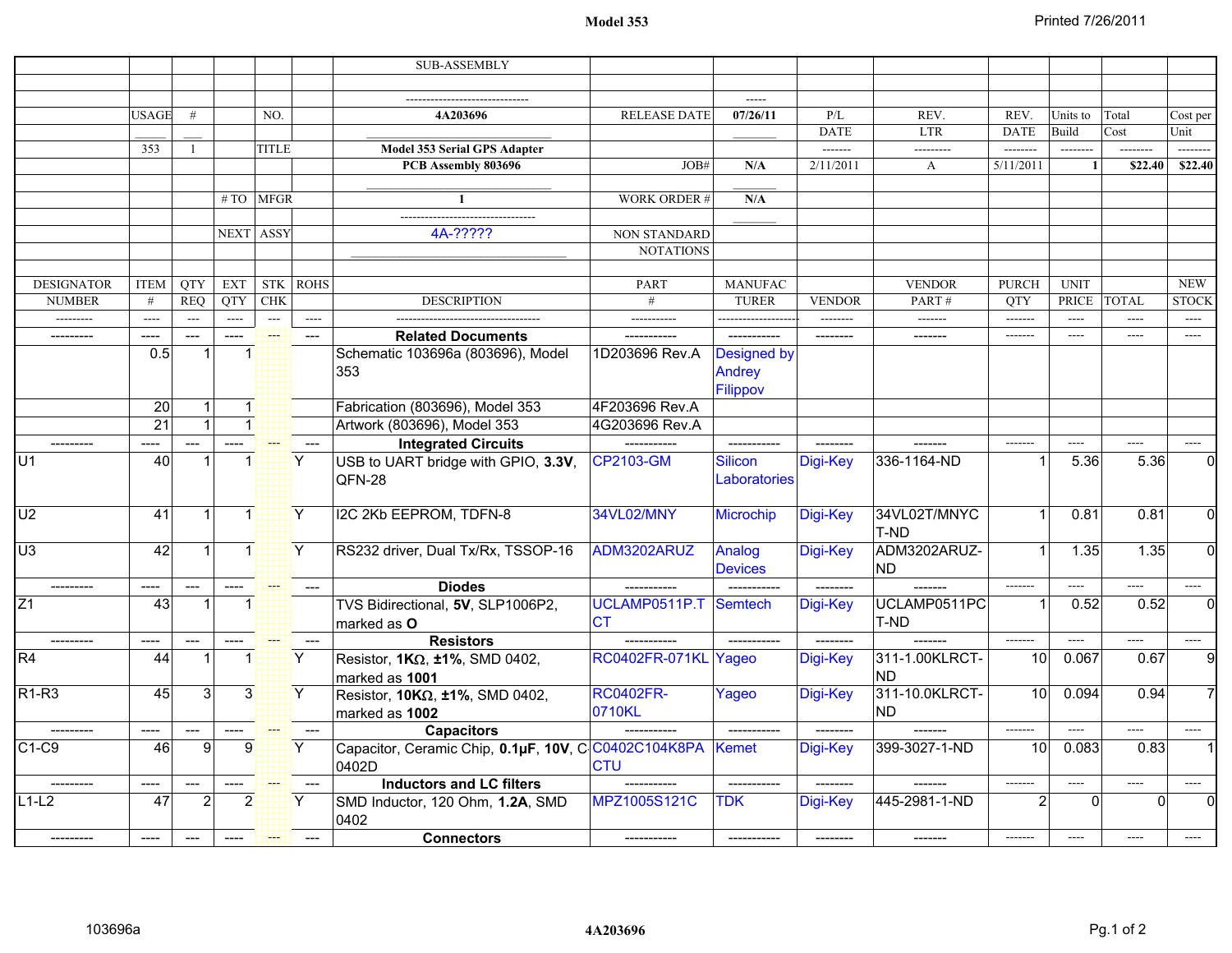**Model 353**

| <b>DESIGNATOR</b> | ITEM    | <b>QTY</b> | <b>EXT</b> | <b>STK</b> | <b>ROHS</b>  |                                                | <b>PART</b>          | <b>MANUFAC</b>     |               | <b>VENDOR</b> | <b>PURCH</b> | <b>UNIT</b>  |              | <b>NEW</b>   |
|-------------------|---------|------------|------------|------------|--------------|------------------------------------------------|----------------------|--------------------|---------------|---------------|--------------|--------------|--------------|--------------|
| <b>NUMBER</b>     | #       | <b>REQ</b> | QTY        | <b>CHK</b> |              | <b>DESCRIPTION</b>                             |                      | <b>TURER</b>       | <b>VENDOR</b> | PART#         | <b>QTY</b>   | <b>PRICE</b> | <b>TOTAL</b> | <b>STOCK</b> |
| ---------         | $-----$ | ---        | $\cdots$   | $---$      | $---$        |                                                | -----------          |                    | --------      | -------       | $-----$      | ----         | ----         | ----         |
| J <sub>4</sub>    | 48      |            |            |            | $\checkmark$ | .25mm Pitch Super Low profile                  | DF14-2P-1.25H-       | Hirose             | Digi-Key      | H10311-ND     |              | 1.25         | 1.25         | $\Omega$     |
|                   |         |            |            |            |              | Crimping Connector, 2 pins, Right              | 55                   |                    |               |               |              |              |              |              |
|                   |         |            |            |            |              | angle SMT header, 2 contacts, 150V,            |                      |                    |               |               |              |              |              |              |
|                   |         |            |            |            |              | 1A, DF142P125H                                 |                      |                    |               |               |              |              |              |              |
| J3                | 49      |            |            |            |              | .25mm Pitch Super Low profile                  | DF14-8P-1.25H-       | <b>Hirose</b>      | Digi-Key      | H10325-ND     |              | 1.82         | 1.82         |              |
|                   |         |            |            |            |              | Crimping Connector, 2 pins, Right              | 55                   |                    |               |               |              |              |              |              |
|                   |         |            |            |            |              | angle SMT header, 8 contacts, 150V,            |                      |                    |               |               |              |              |              |              |
|                   |         |            |            |            |              | 1A. DF148P125H                                 |                      |                    |               |               |              |              |              |              |
| J14               | 50      |            |            |            |              | 1.25mm Pitch Super Low profile                 | <b>DF14-2S-1.25C</b> | <b>Hirose</b>      | Digi-Key      | H1563-ND      |              | 0.54         | 0.54         |              |
|                   |         |            |            |            |              | Crimping Connector, 2 pos., Crimp              |                      |                    |               |               |              |              |              |              |
|                   |         |            |            |            |              | Socket, 150V, 1A, DF142S125C                   |                      |                    |               |               |              |              |              |              |
| J13               | 51      |            |            |            | Y.           | .25mm Pitch Super Low profile                  | DF14-8S-1.25C        | Hirose             | Digi-Key      | H1569-ND      |              | 0.48         | 0.48         |              |
|                   |         |            |            |            |              | Crimping Connector, 8 pos., Crimp              |                      |                    |               |               |              |              |              |              |
|                   |         |            |            |            |              | Socket, 150V, 1A, DF148S125C                   |                      |                    |               |               |              |              |              |              |
| J <sub>1</sub>    | 52      |            |            |            | Y            | 0.5 mm-Pitch Flip-Lock FPC                     | <b>FH12A-10S-</b>    | <b>Hirose</b>      | Digi-Key      | HFK110CT-ND   |              | 1.77         | 1.77         | N            |
|                   |         |            |            |            |              | Connector, top contact, 10 pos., FH12A-0.5SH55 |                      |                    |               |               |              |              |              |              |
|                   |         |            |            |            |              | 10S-0.5SH55                                    |                      |                    |               |               |              |              |              |              |
| J2                | 53      |            |            |            | Y            | Connector D-SUB, 9 pins, Male, PCB,            | 1-338309-2           | Tyco               | Digi-Key      | A35163-ND     |              | 6.06         | 6.06         |              |
|                   |         |            |            |            |              | Through-hole, 1A, 1-338309-2                   |                      | <b>Electronics</b> |               |               |              |              |              |              |
|                   | ----    |            |            |            |              | <b>Sockets and Matching Parts</b>              |                      |                    |               |               | -------      | ----         | ----         | ----         |
| XJ13-XJ14         | 54      | 10         |            | 10         |              | .25mm Pitch Super Low profile                  | DF14-2628SCFA        | Hirose             | Digi-Key      |               |              |              |              | $-10$        |
|                   |         |            |            |            |              | Crimping Connector, 26-28AWG Crimp             |                      |                    |               |               |              |              |              |              |
|                   |         |            |            |            |              | Gold Terminal, DF142628SCFA                    |                      |                    |               |               |              |              |              |              |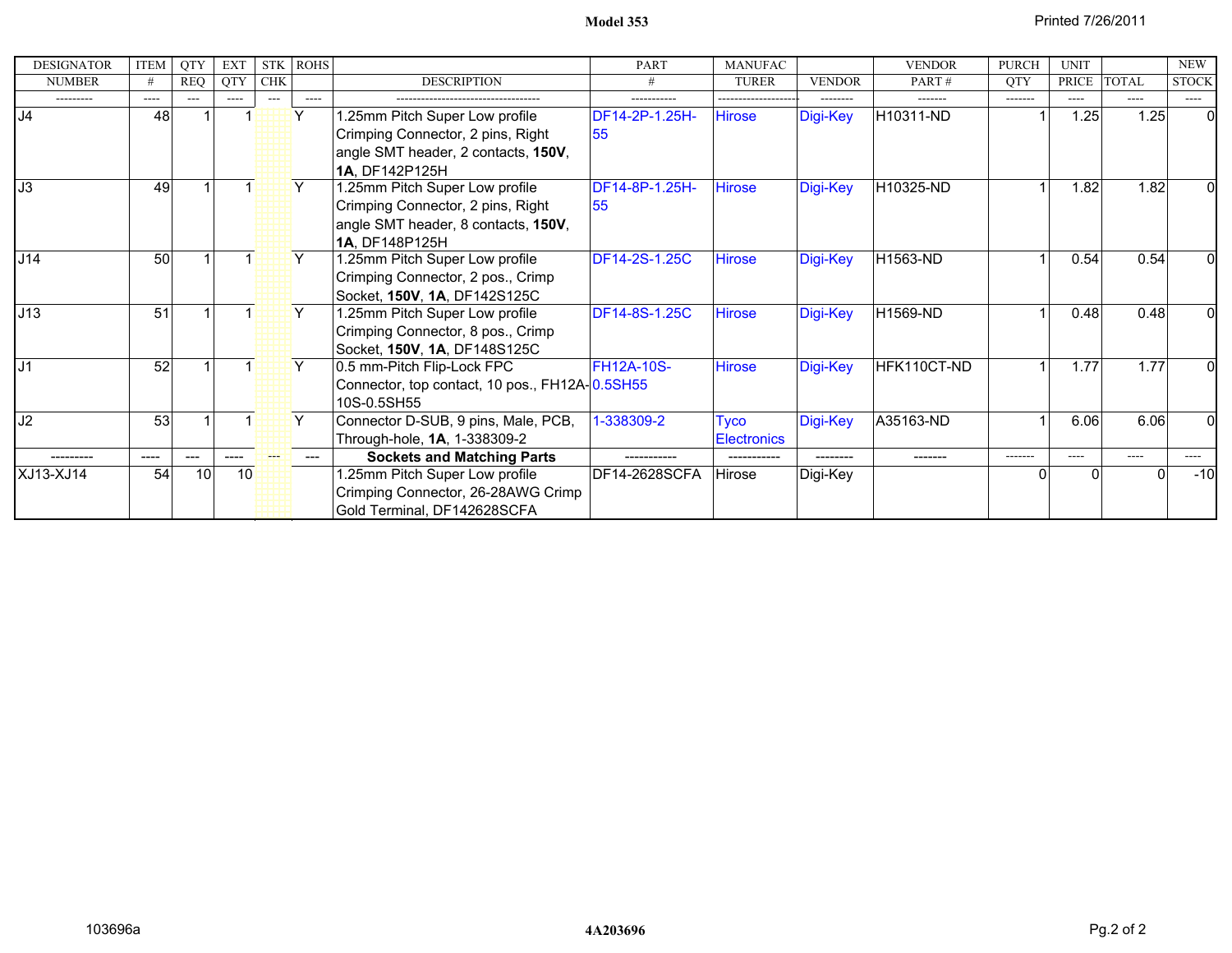

SilkTop.pho - Tue Jul 26 22:38:48 2011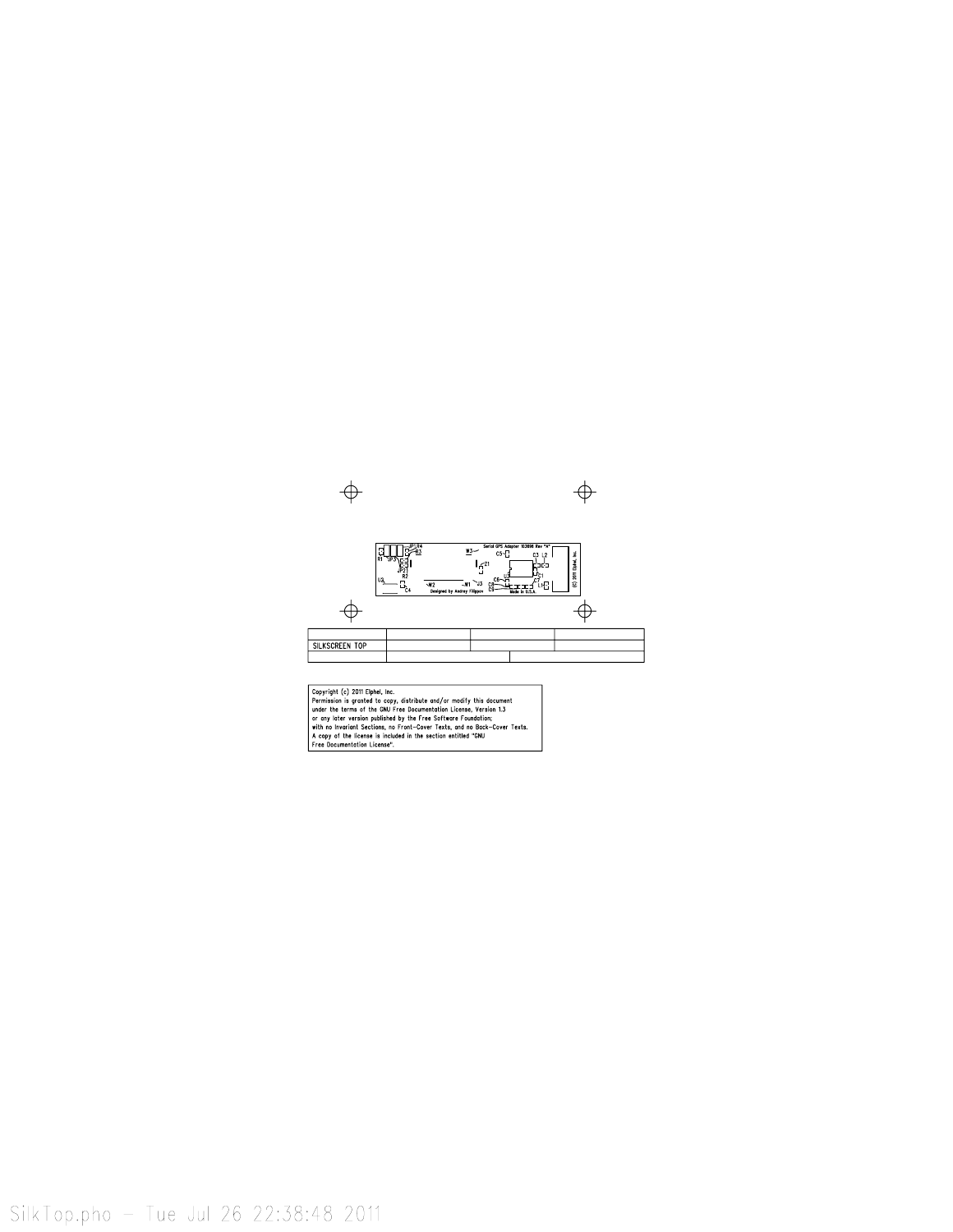

Copyright (c) 2011 Elphel, Inc.<br>
Permission is granted to capy, distribute and/or modify this document<br>
Permission is granted to capy, distribute and/or modify this document<br>
or any loter version published by the free Sof Texts.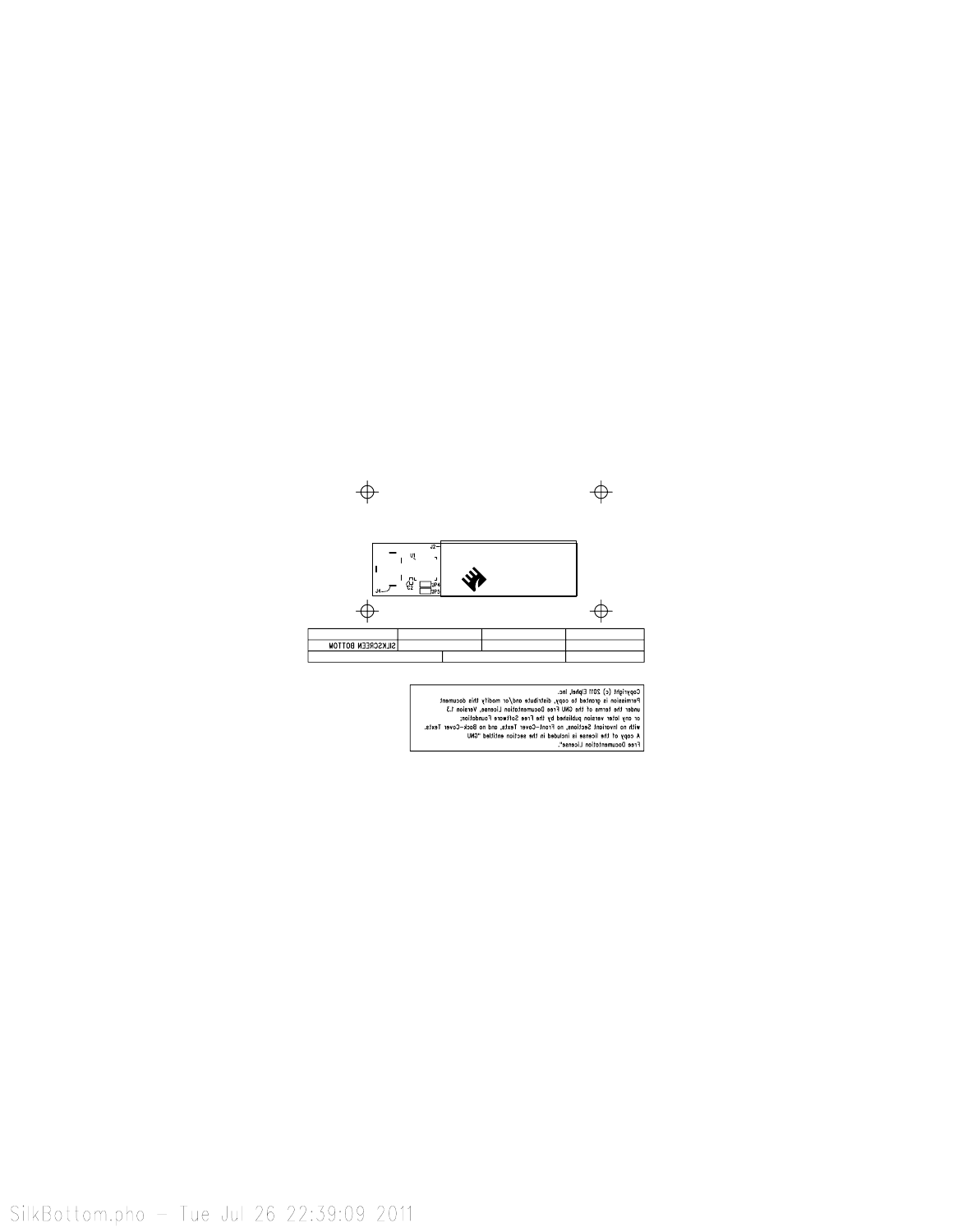

SolderTop.pho - Tue Jul 26 22:40:05 2011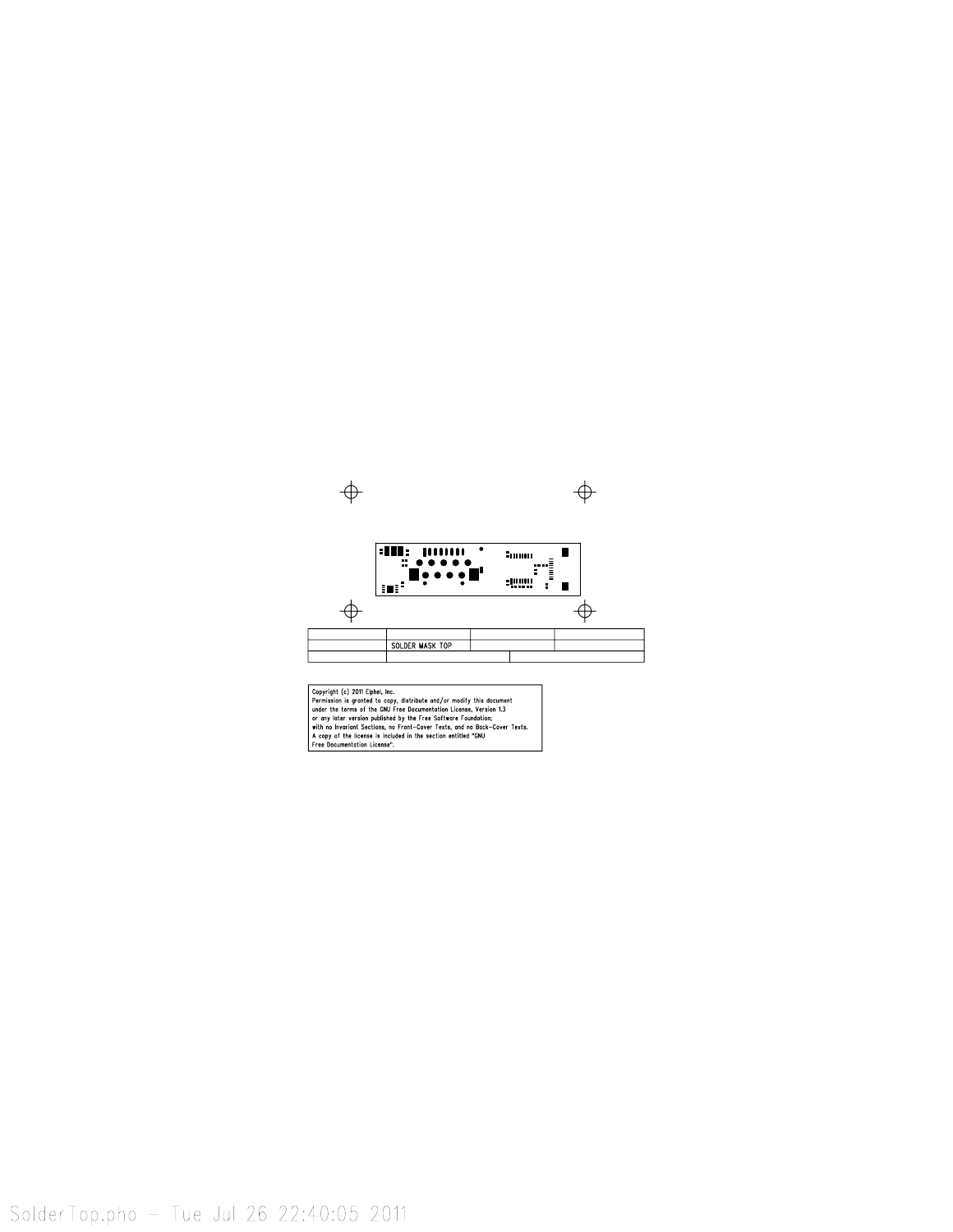

SolderBottom.pho - Tue Jul 26 22:40:40 2011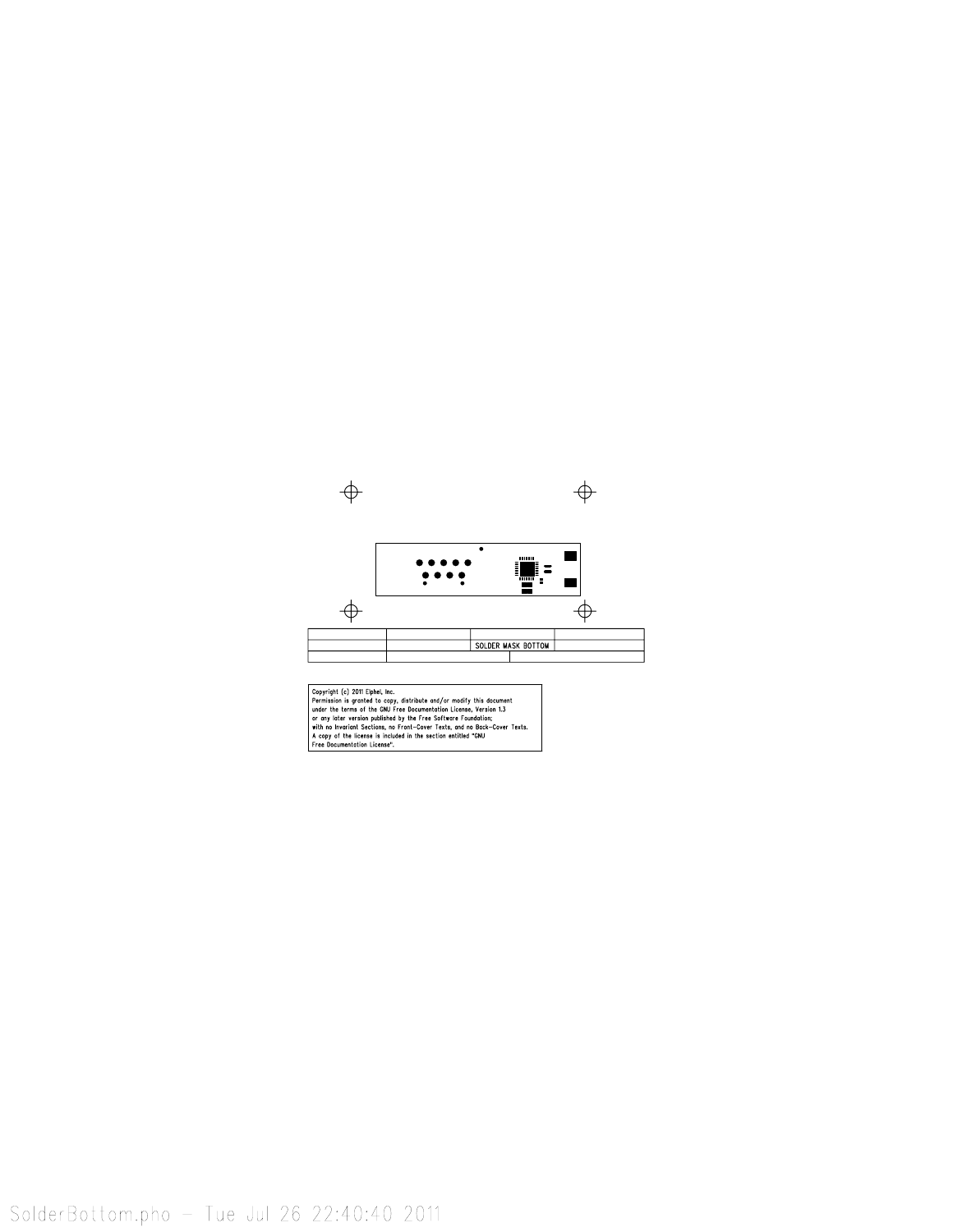

RoutingTop.pho - Tue Jul 26 22:43:45 2011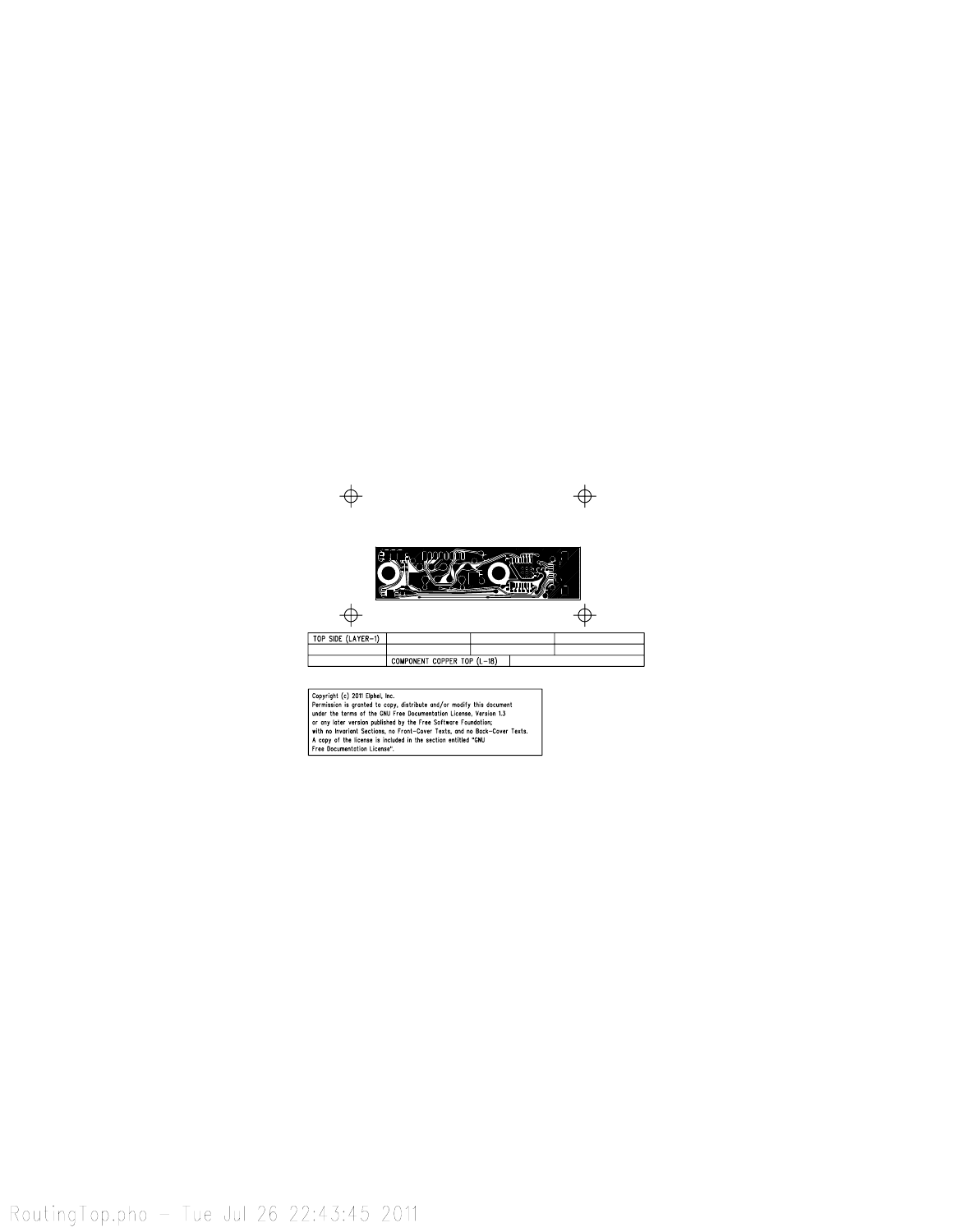

RoutingBottom.pho - Tue Jul 26 22:44:33 2011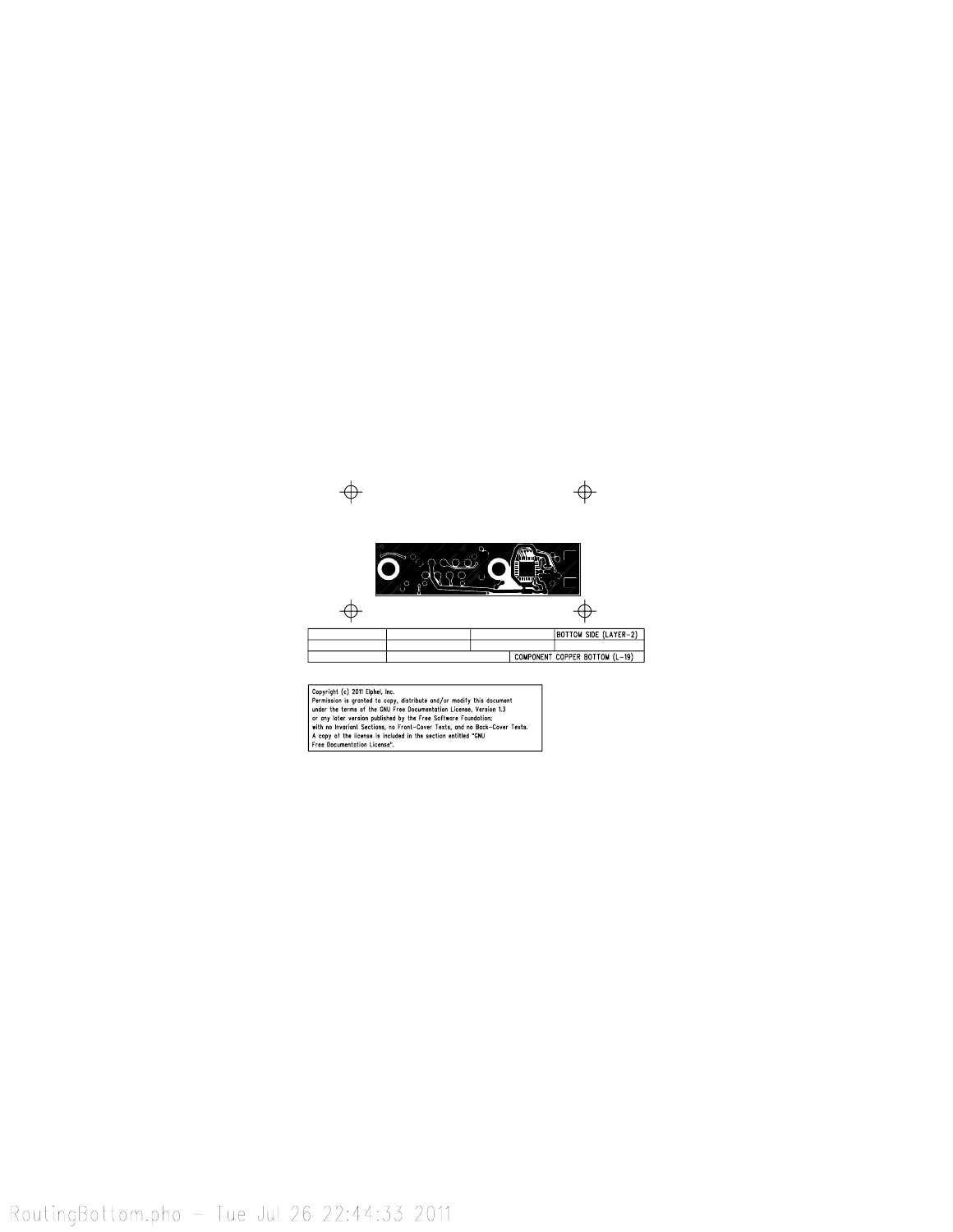

| <b>SIZE</b> | QTY            | <b>SYM</b> | PLTD  |  |  |
|-------------|----------------|------------|-------|--|--|
| 32          | 5              |            | PL TD |  |  |
| 10          | 18             |            | PI TD |  |  |
| 22          | 6              |            | PLTD  |  |  |
| 27.56       | 9              | Ð          | PLTD  |  |  |
| 122.05      | $\overline{2}$ | $\times$   | NPLTD |  |  |
| 43.31       | 4              |            | NPLTD |  |  |
| 9.84        | 9              | А          | PLTD  |  |  |
| 25          | 3              |            | PLTD  |  |  |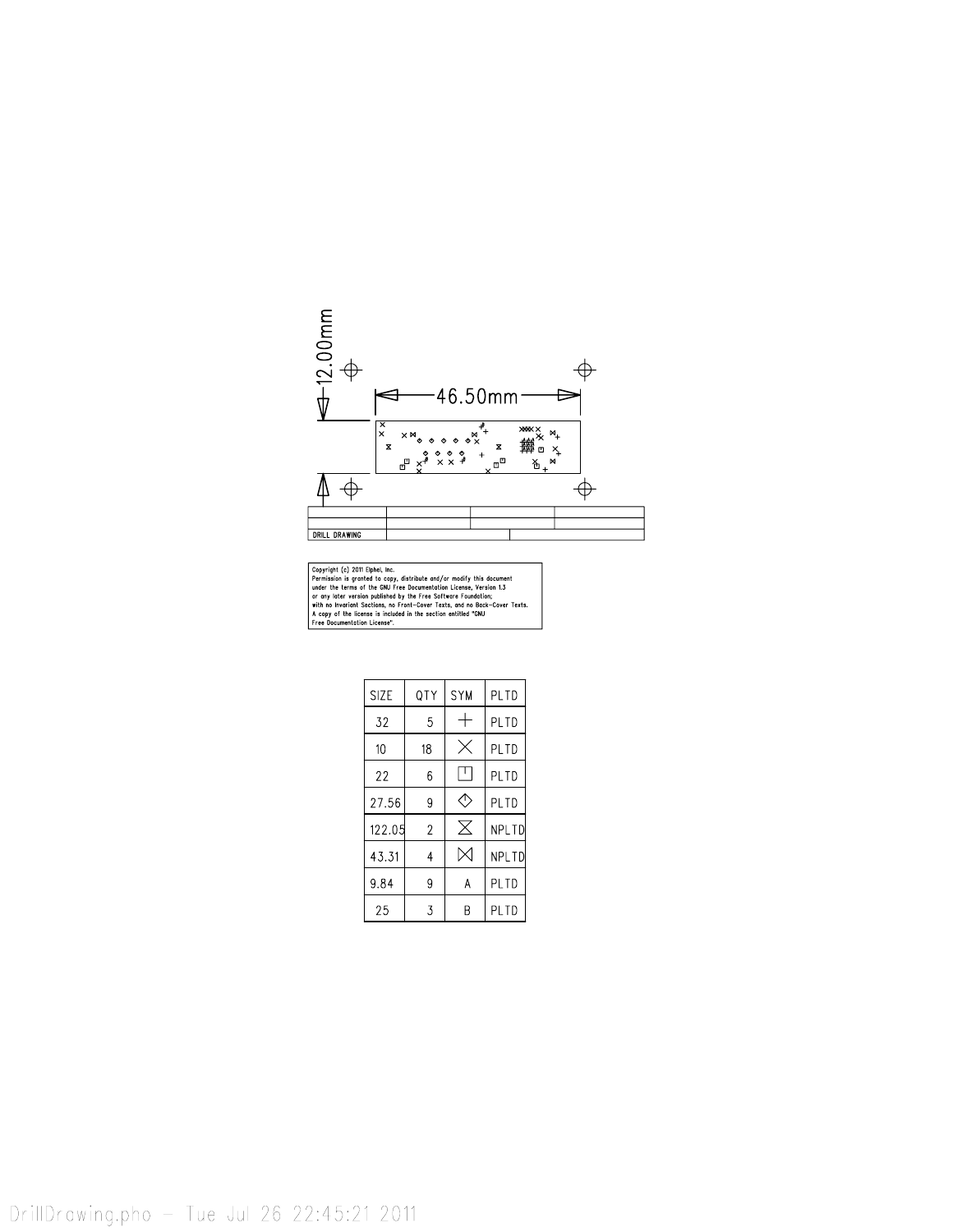

PasteTop.pho - Tue Jul 26 22:46:01 2011